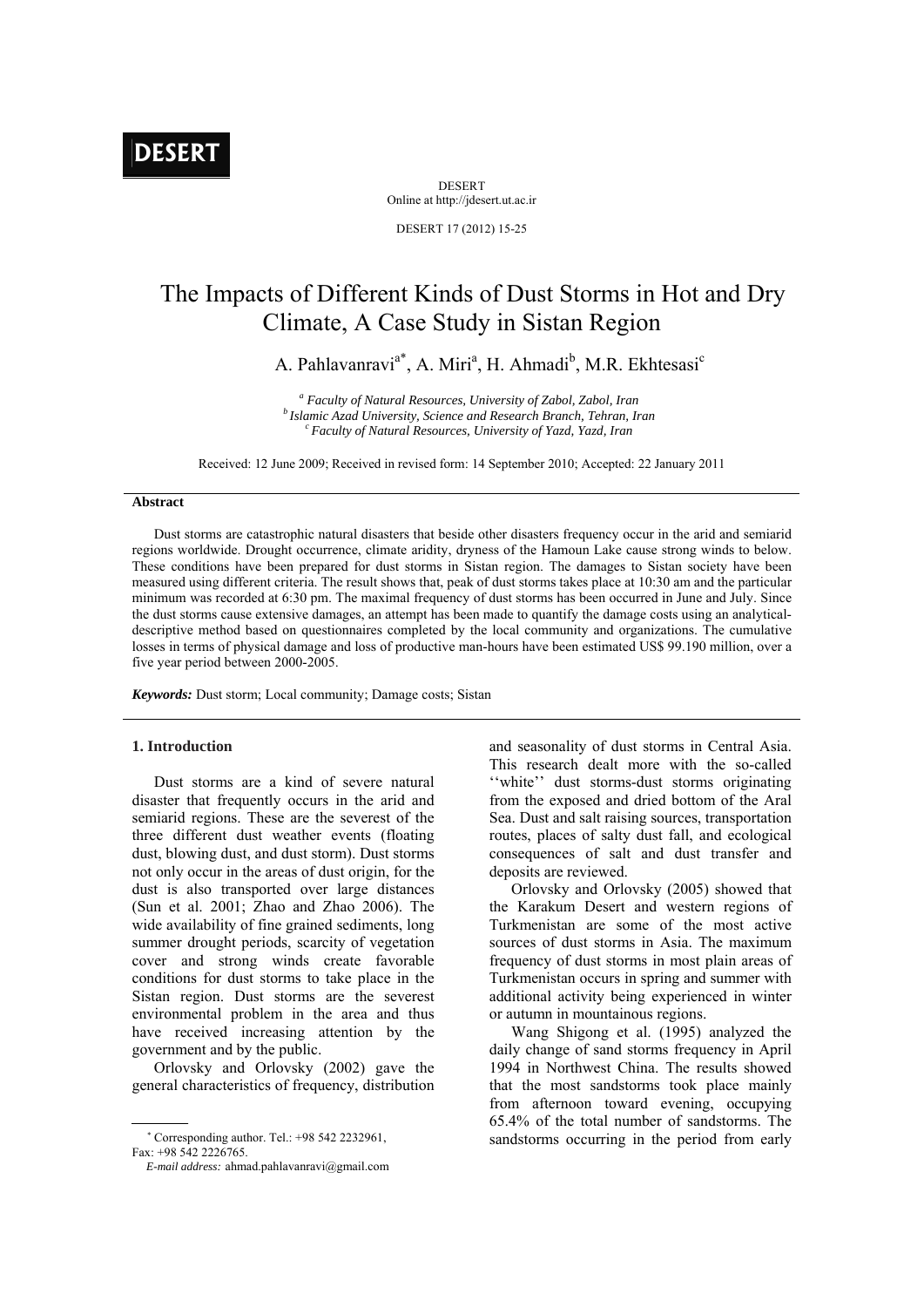morning to midday occupy only 34.6% of the total frequency.

In Mexico City, the most frequent cases of sand storms took place in March (that normally receives less than 13 mm of rainfall in three months) and minimum frequency took place in September (Jauregui 1989).

A prolonged storm that raged for 31 hours on May 5th 1993, in northwest China, reported damages to economic incomes as follows:

1) Destruction of more than 373000 hectares of cultivated land and 16300 hectares of orchards and gardens. The storms eroded an average 10 cm from the surface soil in most areas and more than 50 cm in some areas.

2) Blackouts due to fallen electric poles and destruction of electrical infrastructure exceeded US\$ 10 million and affecting more than 83 million populations.

3) More than 4412 houses were destroyed or buried by sands.

4) 85 people were dead, 31 people were lost and 246 injured. Of the livestock, 120000 were dead and more than 730000 missing.

5) More than 1,000 km of irrigation channels was buried by sand accumulation.

6) The Lanzhou-Xinjiang Railway line was interrupted for 31 hours and the Wuhai-Jilantai Special Railway Line in Inner Mongolia was stopped for 4 days. About 37 freight trains were stopped or delayed. Approximately 28,000 tons of industry-use salt and nitre was blown away in Inner Mongolia, 4,412 houses were buried and numerous sheds and stalls for breeding animals collapsed. It is estimated that 560 million RMB Yuan (about USD \$70 million) was lost.

Further assessment revealed that 11.5% of the total land area in China is threatened by dust storms. Data collected from 72 states and cities of China, comprising a population of 12 million, showed that dust storms had taken 85 lives and injured 246 people. In addition, 100 of the 1000 livestock in the area were dead. Hundred of thousands of hectares of arable land, orchards and greenhouses were devastated. Highways, railways, and power generation plants were also destroyed.

A survey in New Mexico by Piper and Huszar (1989), showed that external-regional erosion was 50 times the internal-regional erosion. 90-95% of the evaluated damage costs related to home clean up expenditure. The highest assessed damage costs were in regions that had the highest frequency of dust storms and air pollution.

 In South Australia, damages from wind erosion included community health, flights, roads and road accidents. The highest costs involved health, and the lowest was related to flight canceling.

At the midday of 24th of May 1997 , most of southern parts of South Australia was covered by a dust storm. Some of the immediate effects were: traffic accidents, power failures, as distribution lines were destroyed, closure of airports and diversion of planes, closure of roads and railways, loss of soil fertility, distress to asthmatics. During recent years it has become increasingly apparent that desert dust has an important role in the global system. There have been major advances in our understanding of transport ways and their enormous impacts both on humans and the environment, their global distinction and sources, their frequency at different time scales, and the reasons why their frequencies have varied. The purpose of this paper is to review some of the latest work that has been undertaken on these themes, to highlight areas of uncertainty and to consider some of the research priorities for the future (Goudie, 2008).

To the best of our knowledge, no report has as yet been published on the impact of dust storm in Iran.

## **2. Materials and Methods**

 The Sistan region lies between 60°15′ E and 61°50′ E longitude, and 30°5′ N and 31°28′ N latitude; it is in the southeast part of Iran (Fig. 1). It covers an area of approximately 15,197 square kilometers and has a population of about 400,000. The Hamoun lake, shaped like a horseshoe, is located in north part of the region.

 Sistan has an arid and semi-arid climate. The aridity of the climate is manifested by very low precipitation (59 mm), low air humidity, low cloudiness, high evaporation rates (nearly 4820 mm), high annual temperature (22°C) and frequent droughts. The region is subject to severe winds; occasionally wind speeds reach 120 kilometers per hour. Land used changed from agricultural to waste land after the 1999 drought. It caused the Hamoun Lake to dry up and left much of the soil susceptible to erosion. A wide portion of the region is subject to soil erosion which in turn is a cause for dust storms. Figure 2 shows views of the Hamoun Lake before and after the drought.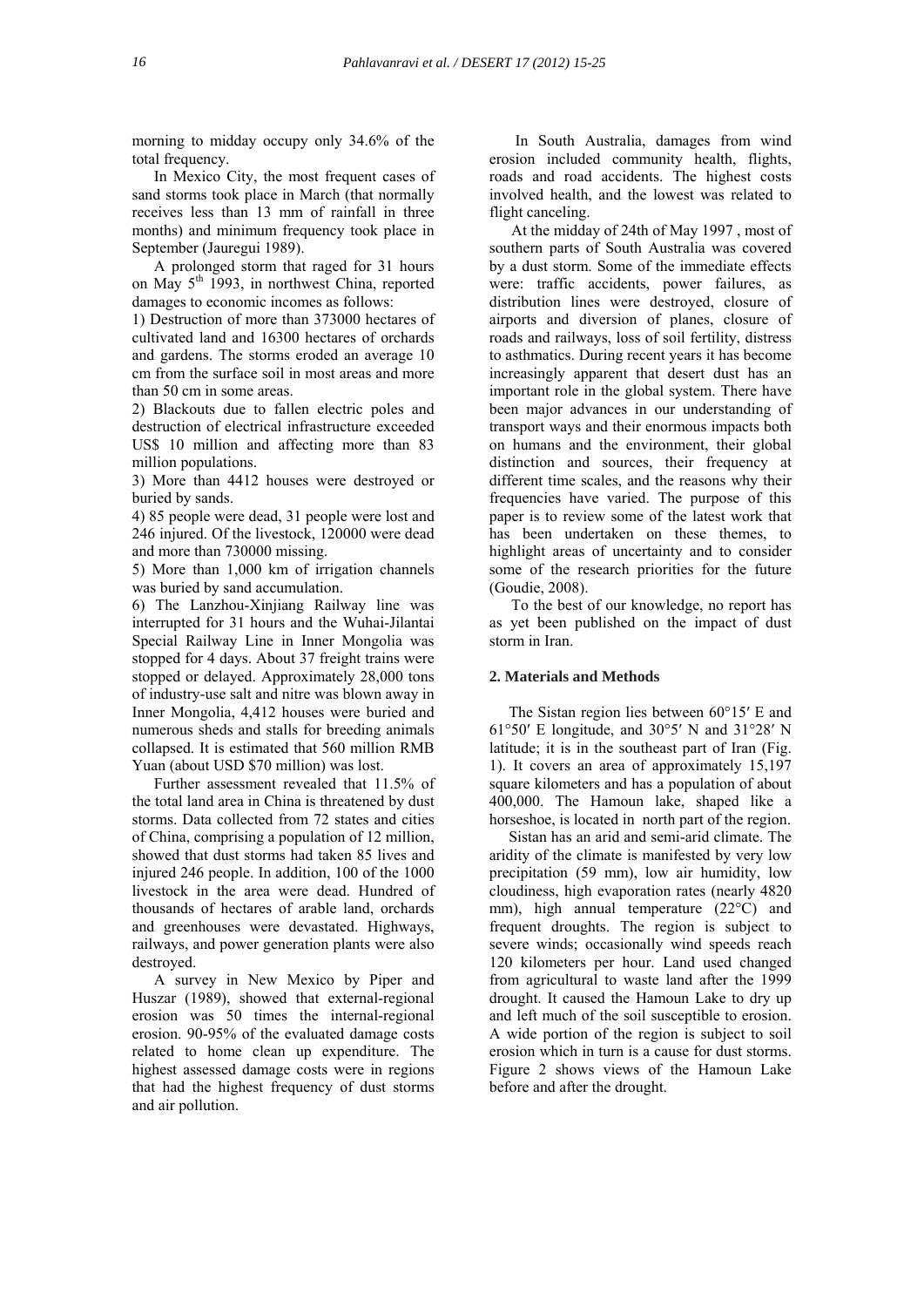

Fig. 1. The location of Sistan region is indicated by the red square



Fig. 2. Views of Hamoun Lake: (a) before the drought (b) after the drought

 In Figure 3 the direction of dust storms direction is shown with arrows. The whole study area is represented with yellow color as

well as Zabol city limitation with a yellow colour cycle and some villages with green colour points.



Fig. 3. View of Zabol city, its surrounding villages; and dust storms direction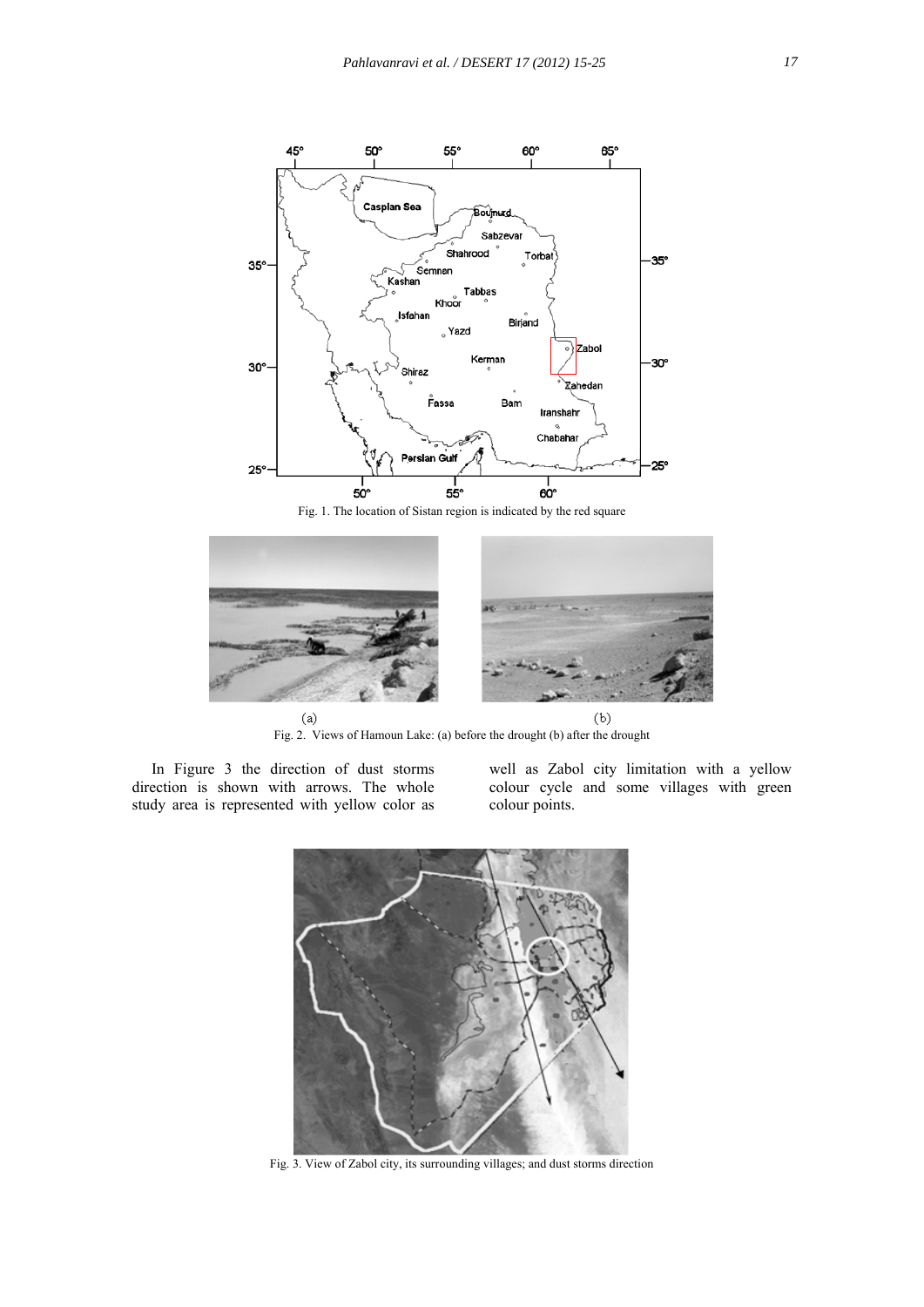Data regarding dust storm and horizontal visibility were collected from the Zabol synoptic station. Data were recorded at 3, 6, 9, 12, 15, 18, 21 and 24 hours. Based on  $WMO<sup>1</sup>$ , a dust storm is considered as a windy day in which the wind speed exceeds  $15 \text{ ms}^{-1}$  and the visibility is reduced to less than 1000 metres (codes 30-35). Variation of daily dust stormslity for each hour was achieved based on a monthly average in June during 1999-2004 and the monthly variation were assessed at 10:30 am during 1999-2004. Furthermore, the annually variation during 1991-2003 were evaluated at 10:30 am in June.

 Because of far distance of study area and distribution of statistical population affected, systematic-random based racemes methods were employed in this study.

 In order to determine adequacy of sample size, Cochron formula (Cochron, 1975) was used that its application is for qualitative variables such as questionnaire method.

$$
n - \frac{Nt^2 p(1 - P)}{Nd^2 + t^2 p(1 - p)}
$$

n= number of statistical samples, N= number of statistical society,  $t=$  coefficient of error,  $P=$ percent of success, d= estimation of accuracy

 From 5 districts of Poshte Ab, Shibe Ab, Sharaki and Naroi, Markasi and Miankangi located in the study area, only 30 villages were selected and for each village 30 questionnaires (150 for each damage centre) were filled on the basis of available information such as household, area of agriculture lands, service and racemes model. Excel and SPSS software were used to analyze data and identify total amount of damages caused by dust storms and compare and generalize results to total statistical population.

#### **3. Results, Discussion and Conclusion**

## *3.1. Diurnal, monthly and yearly variation of dust storms*

The results show that, the dust storms start at mid night and continue into the afternoon of the next day. They reach a peak at 10:30 am, and then gradually decrease and reach a minimum at 6:30 pm. The main factor stimulating this diurnal pattern of dust storms was diurnal variation in wind speed. The wind speed maximum happened in the evenings and mornings, and its minimum in the afternoons.

 The maximum frequency of dust storms was registered in summer, particularly in June and July. The lack of cohesion of the soil particles, the limited amount of precipitation, rapid drying of the upper layer of the Hamuon Lake, lack of vegetation cover and high wind speeds  $(>=25$ m/s) are all factors increasing favorable conditions for dust storm formation in summertime.

 The monthly average of dust storms was 12 days in June and 11 days in July, during the recorded period. Drought commencement in Sistan region in 1999 created suitable conditions to form dust storms. The average of annual of dust storms increased from an annual average of 10 days per year1990-1998 to the annual average of 54 days during 1999-2004 (Fig. 4). The maximum number of dust storm registered in 2001was 74 days.

## *3.2. Damage costs of Dust storms*

 As it is difficult to assess the entire damage caused by dust storms the assessment was limited to extent of damage due to blackouts, decline in the market economy, blocking of irrigation channels, agriculture, and roads, and flight cancellations. Additional damages caused by drought have not been included in the study. Damages caused by the dust storms are described in detail

#### *3.2. 1. Regional electricity net*

a a) Damages of undistributed energy arising from electricity blackout by dust storms.

 The amount of energy that is not distributed in the electricity net in each blackout is called undistributed energy. The dust storms caused blackouts in the main electricity net because of breaks in electrical poles wire. The results obtained from data analysis revealed that in the studied period, the highest electricity black outs and the undistributed energy were related to dust storms (Fig. 5).

The amount of undistributed energy arisen from dust storms was higher in Jun, July and August when higher dust storms took place.

The amount of undistributed energy has recently increased. The blackout rate has been enhanced because of drought and intensive dust storm occurrence after 1999. The greatest blackout took place in 2001 when the dust storm frequencies was maximum. Figure 6 shows the portion of undistributed energy in different months and years from dust storms

 <sup>1.</sup> World Meteological Organisation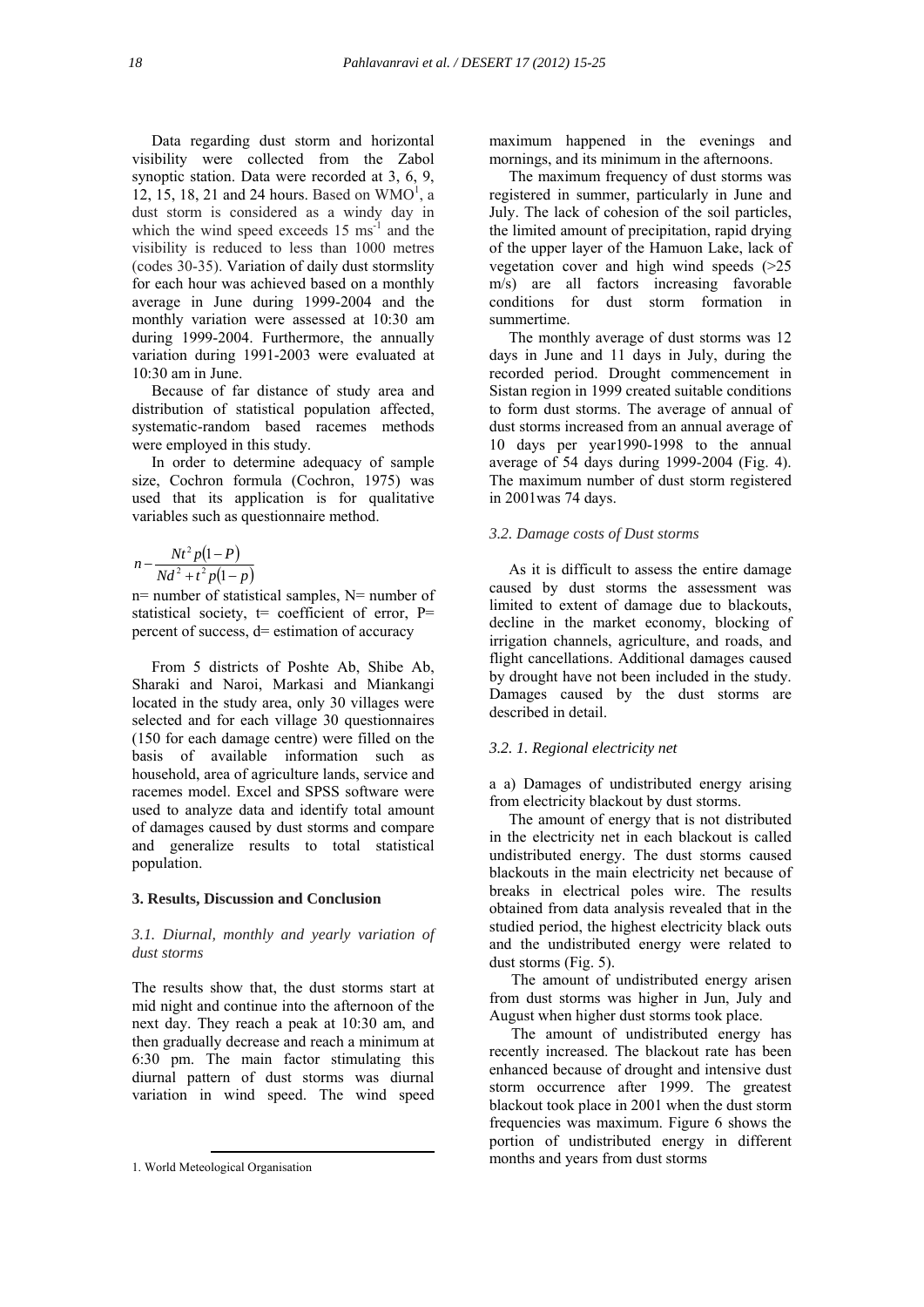

Fig. 4. Diurnal, Monthly and annual variation of the dust storm data in Sistan region (Period 2000-2004)



Fig. 5. The percentage of blackouts arisen from different factors and undistributed energy arisen from different blackout agents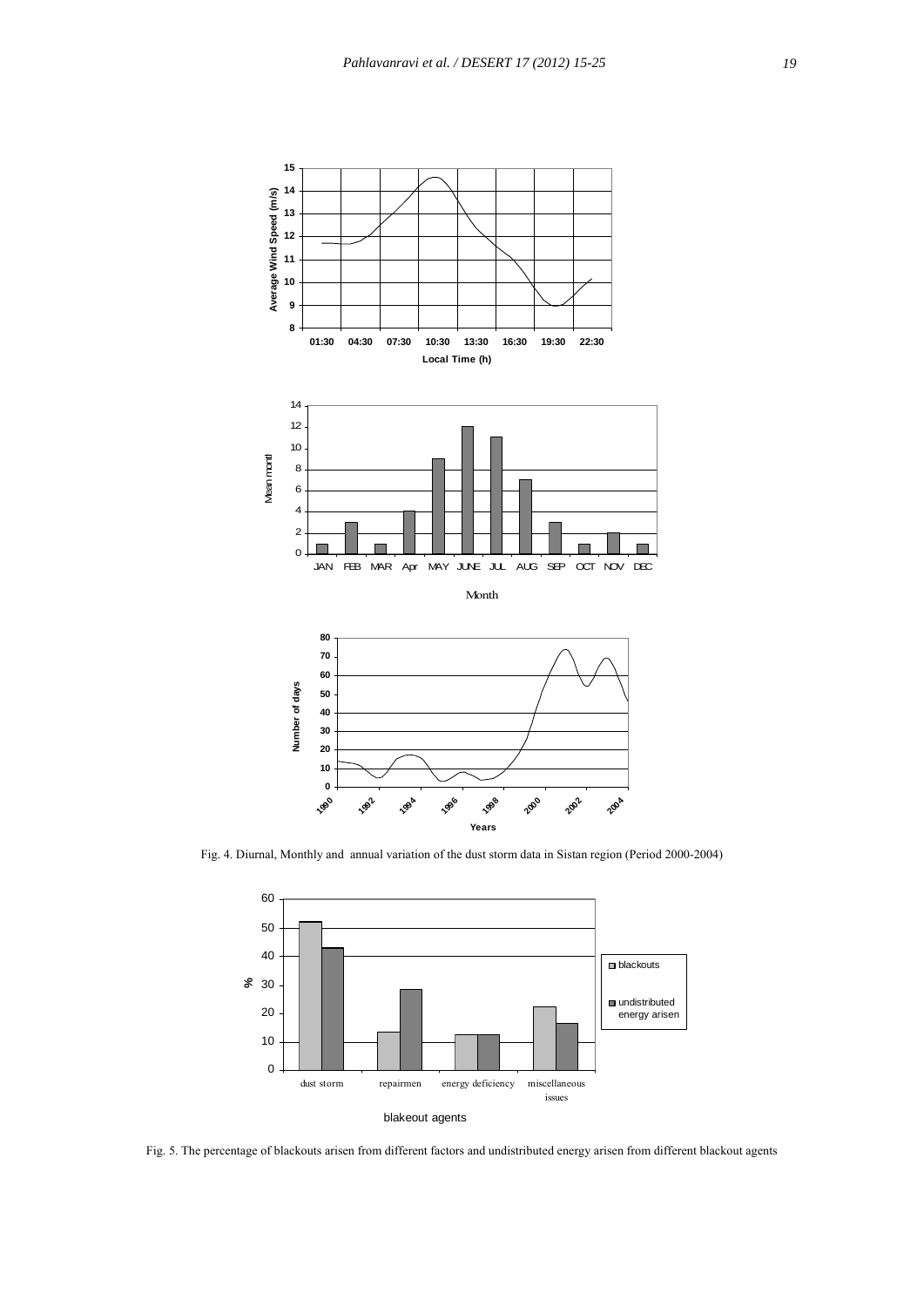

Fig. 6. The portion of undistributed energy in different months and years from dust storms

Each kilowatt energy costs 30 cents. Therefore, the damage arising from each kw undistributed energy is equivalent of 30 cents.

The undistributed energies and the damages arisen from them are described in Table 3.

Table 1. A sample table for estimating damages caused by dust storms and resultant blackout in different sectors of service, industries caused in Sistan region

| Type of damage                                                                                                                | Amount of damage in dollar per year |
|-------------------------------------------------------------------------------------------------------------------------------|-------------------------------------|
| Blackout caused by dust storm in industrial sector                                                                            |                                     |
| Blackout caused by dust storm in service and commercial sectors                                                               |                                     |
| Blackout caused by dust storm in residential sector                                                                           |                                     |
| Total                                                                                                                         |                                     |
| Table 2. A sample table for estimating damages to agricultural sector caused by dust storm in Sistan region<br>Type of damage | Amount of damage in dollar per year |
| Seed falling, flower, crops losses                                                                                            |                                     |
| Sand invading agricultural lands and necessity of its evacuation                                                              |                                     |
| Entering sand in wells, water resources, channels                                                                             |                                     |
| Abandoned lands buried by sand                                                                                                |                                     |
| Non-work days caused by dust storm                                                                                            |                                     |

Table 3. The undistributed energies and the damages arise from them during 2000-2004.

| Year  | Undistributed energy (kw) blackout as a result of dust storm | Damage rate $(\times 1000$ US\$) |
|-------|--------------------------------------------------------------|----------------------------------|
| 2000  | 75600                                                        | 2260                             |
| 2001  | 689231                                                       | 20670                            |
| 2002  | 253155                                                       | 7590                             |
| 2003  | 296785                                                       | 8900                             |
| 2004  | 288899                                                       | 8600                             |
| Total | 1603670                                                      | 48200                            |

Thus, the total damages during 2000-2004 exceeded US\$ 48.2 million.

b) Damages to electricity installations.

Intensive dust storms caused the collapse of electricity poles, breakage of electricity cables, burnt transformers and electricity sings. Society

spends a lot of money for their repair and replacement. The damage varieties and their costs are shown in Table 4.

The total damages imposed to the electricity installations by dust storms during 2000-2004 was estimated US\$ 696.125 million.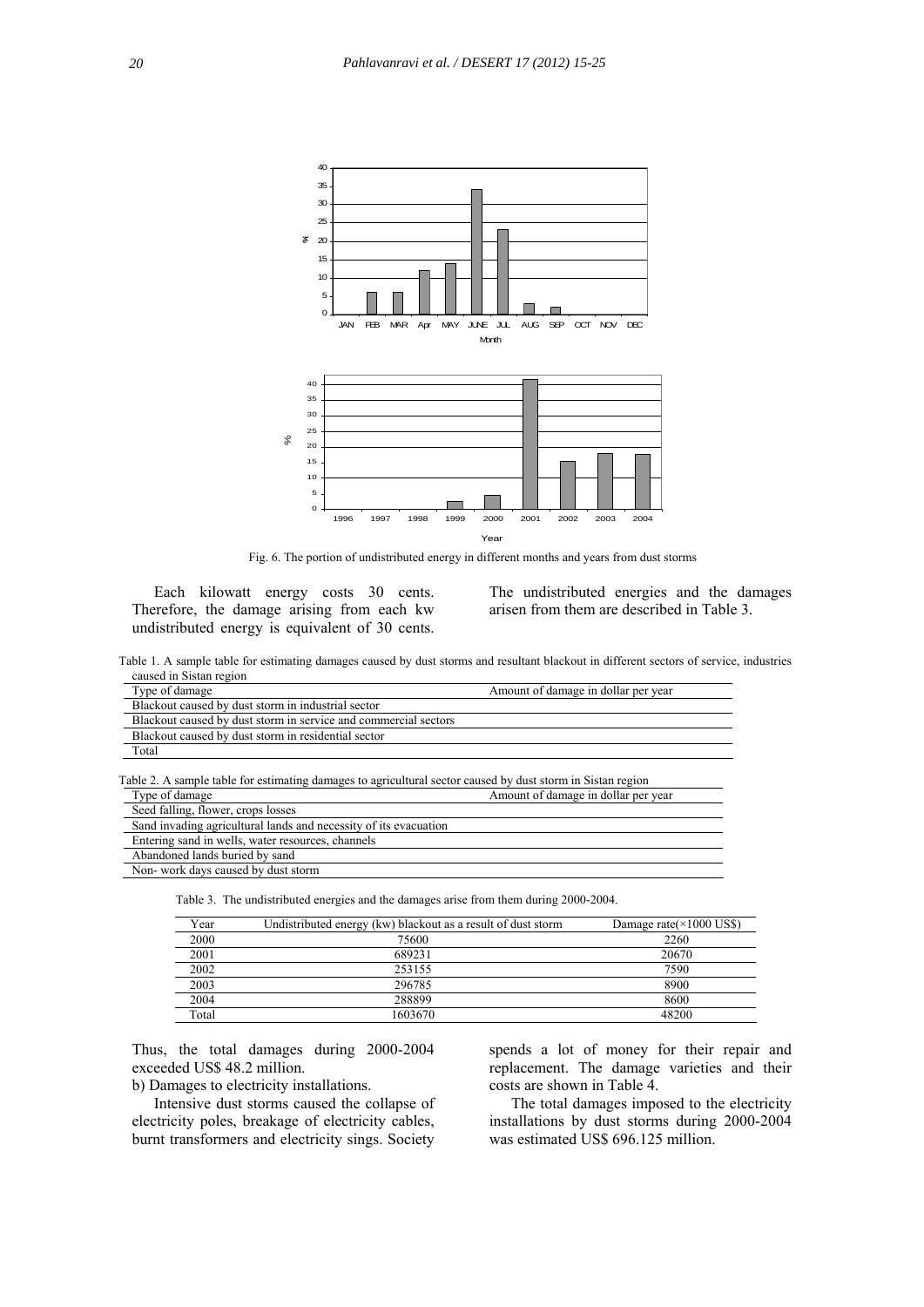| Damage Variety                                                                 | <b>Numbers</b> | Repairmen paid for<br>each( $\times$ 1000 US\$) | Total repairmen costs in<br>five years $(\times 1000$ US\$) |
|--------------------------------------------------------------------------------|----------------|-------------------------------------------------|-------------------------------------------------------------|
| Extra fixation of turtle lights<br>per annum                                   | 9356           |                                                 | 46780                                                       |
| Extra fixation of<br>transformations, and painting<br>them once in four years. | 1351           | 100                                             | 135100                                                      |
| Extra fixation and cleaning up<br>of electricity sings per annum               | 1151           | 15                                              | 86325                                                       |
| Extra fixation of customer<br>electricity counters once in<br>five years       | 126666         | 3                                               | 379900                                                      |
| Total                                                                          |                |                                                 | 648105                                                      |

Table 4. The damage varieties and their costs to electricity installations in Zabol region during 2000-2004.

#### *3.2.2. Irrigation channels*

Plenty of sands annually enter into the irrigation channels. Accumulation of sands into the irrigation channels in some area is so much resulted in absolute interruption of flow of the channel (Fig.7). The length of irrigation channels intensively exposed to sands is about 50 km. the society annually imposes lots of money to get raid of sands from the channels.



Fig. 7. Accumulation of sand in the irrigation canal

The expenditures required to remove 1  $m<sup>3</sup>$  sand from channels, streams and rivers is estimated to be 50 cents. The annual estimated damage is shown in Table 5.

|       | Table 5. Accumulation of sands into irrigation channels                                                                              |                                  |
|-------|--------------------------------------------------------------------------------------------------------------------------------------|----------------------------------|
| Annum | The volume of gathered sands from the first and second grade<br>channels and streams, and Sistan river $((\times 1000 \text{ m}^3))$ | Damage rate $(\times 1000$ US\$) |
| 2000  | 1382.4                                                                                                                               | 691.2                            |
| 2001  | 1770.3                                                                                                                               | 885.15                           |
| 2002  | 1266                                                                                                                                 | 633                              |
| 2003  | 1768.6                                                                                                                               | 884.3                            |
| 2004  | 1591.2                                                                                                                               | 795.6                            |
| Total | 7778.5                                                                                                                               | 3889.25                          |

The total damage to the society during 2000- 2004 was estimated to be US\$ 3.89925 million.

## *3.2.3. Flight cancellation:*

Because of the geographical position of Zabol airport, located in north-east of the region, it is exposes to intensive dust storm attack. Dust particles arising from dust storms penetrate into electronic instruments existed in

the airport building. The particles disorder or occasionally devastate the instruments. The damages to the tools and instrument of Zabol airport during 2000-2004 arising from dust storms was estimated to be US\$ 240000. Meanwhile, dust storms decreased horizontal visibility and caused flight cancellations. 22 flight cancellation were experienced during 2000-2004, as is shown in Table 6.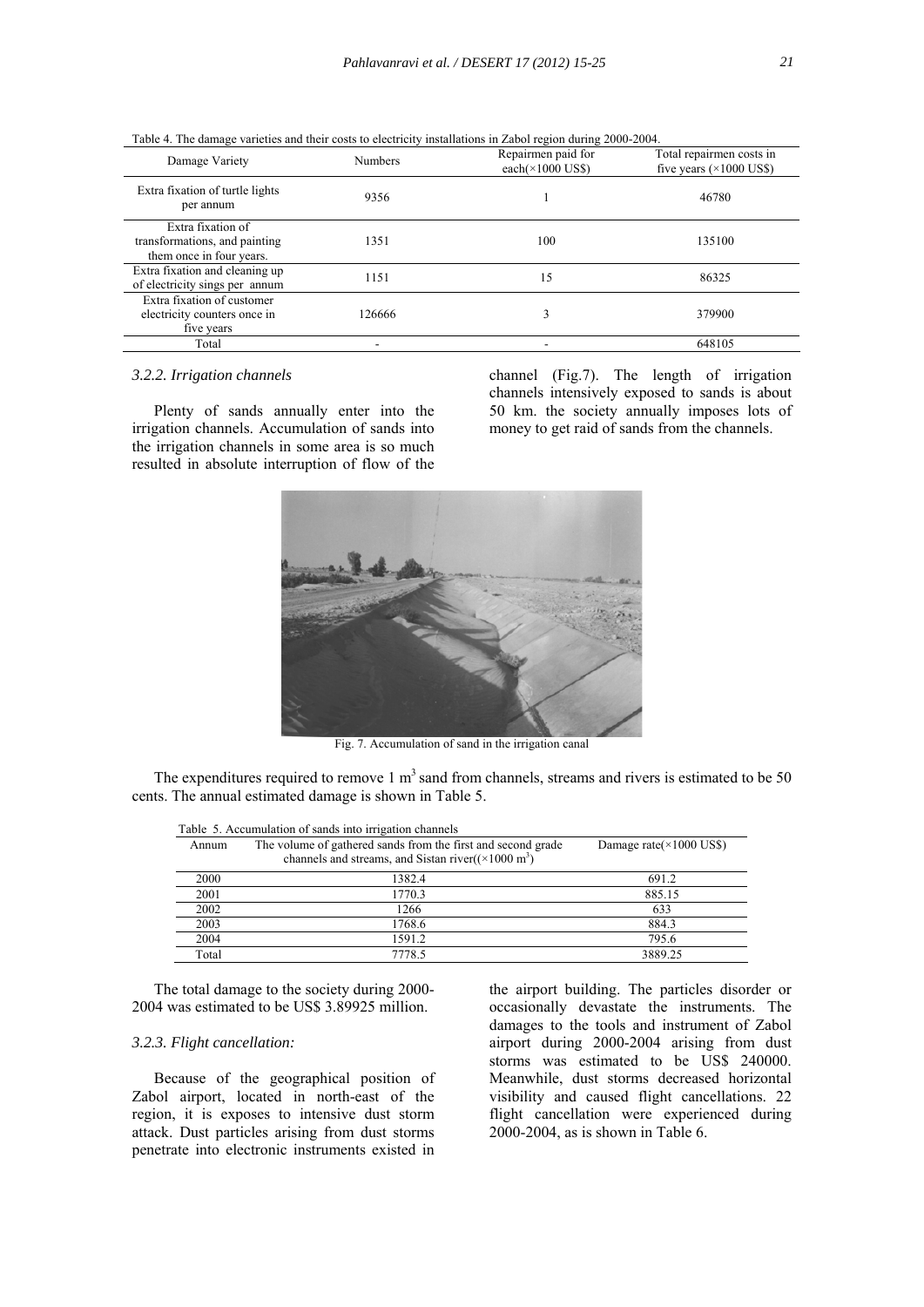| Damage variety                                                                                                                                                              | Damages rate storms during<br>2000-2004 (×1000 US \$) |
|-----------------------------------------------------------------------------------------------------------------------------------------------------------------------------|-------------------------------------------------------|
| Flight cancellation and the lost profits                                                                                                                                    | 57                                                    |
| Serving expenditures                                                                                                                                                        | 3.5                                                   |
| No landing and return to departure (the expenses include, fuel price, pilot and<br>crew salaries, passengers and crew food, airplane and passengers insurances and<br>soon) | 48.24                                                 |
| The expenses of passenger fetching                                                                                                                                          | 10                                                    |
| Total                                                                                                                                                                       | 118.74                                                |

Table 6. The damage variety and rate arising from flight cancellation as a result of dust storms during 2000-2004.

Therefore, the total damages to society as a result of flight cancellations during 2000-2004 exceeded US\$ 0.358 million.

## *3.2.4. Market economic:*

The influence of dust storms on market economic was assessed using 9000 questionnaires fulfilled by shopkeepers. The results of the analysed data of questionnaires revealed that 56% of shopkeepers closed their shops in dusty days, because of entrance of dusts into their shops, having no or low client, and respiratory problems. The rest shopkeepers (44%) open their shops. Thirty eighth percent of the latter group did postpone in opening their shops. They did delay 2 hours a day. In addition, the last group left their shops daily 2 hours earlier. All the shopkeepers believed that the dust storms decreased the worth output between 50 to 70 %. Furthermore, the shopkeepers spent daily 3-4 hours to clean up their shops that wasted approximately 40% of their times. Eighty seven percent of the shopkeepers believed that in the dusty days the number of their clients severely came down where they lost 40-60 % of their incomes. The damage varieties and their costs is shown in Table 7.

|                    |           | Table 7. The damage variety and rate arisen from market economy as a result of dust storms during 2000-2004 |                            |                       |
|--------------------|-----------|-------------------------------------------------------------------------------------------------------------|----------------------------|-----------------------|
|                    | The       | The damage entered to                                                                                       | The damage entered         | The damage entered to |
| Damages variety    | number of | the society people in                                                                                       | to the society people      | the society people in |
|                    | damage    | each dusty days $(\times 1000$                                                                              | in a day $(\times 1000$ US | 250 day durin 2000-   |
|                    | people    | USS                                                                                                         |                            | 2004 (million US \$)  |
| Shop and stores    | 5040      | 15                                                                                                          | 75600                      | 18.9                  |
| close up           |           |                                                                                                             |                            |                       |
| Delay in opening   |           |                                                                                                             |                            |                       |
| shops and closing  | 3960      | 6                                                                                                           | 24000                      | 6                     |
| earlier            |           |                                                                                                             |                            |                       |
| The wasted time to | 6000      |                                                                                                             | 18000                      |                       |
| clean up shops     |           |                                                                                                             |                            | 4.5                   |
| Customer reduction | 7830      |                                                                                                             | 23000                      | 5.75                  |
| Total              |           | 26                                                                                                          | 140600                     | 35.15                 |

The total damage entered to the society in the centre of market economic was calculated more than US\$ 35.15 million.

## *3.2.5. Clean-Up operations after storms in the residential areas*

Dust particles shifted by dust storms and caused because substantial damages to residential areas. When wind blows, sand particles accumulate behind the house walls. Gradually sands mounds are built up there and consequently buries the houses. The situation is critical in the places directly in the path of the dust storm, as in Khoshdad and Khaleghda villages.

Thirteen villages, with 550 houses are located directly in the path of sand movement, and need intensive cleaning up after storms (Fig.8). During 2000-2004, 568 villages were invaded by flow sands. The volume of sands was calculated 1840 ton m<sup>3</sup>. The cost of evacuating sand from residential areas is estimated to be  $1.3 - 1.5$  US\$/ $m<sup>3</sup>$ . The total estimated expenditures was US\$ 3.13 million.

Dust particles shifted by intensive dust storms result in the erosion of buildings, particularly those built in mud and adobe which is a highly prevalent building material in the region. Over a period of time many walls become thin and eventually fail. Hitherto 3600 houses have been damaged, of which 2520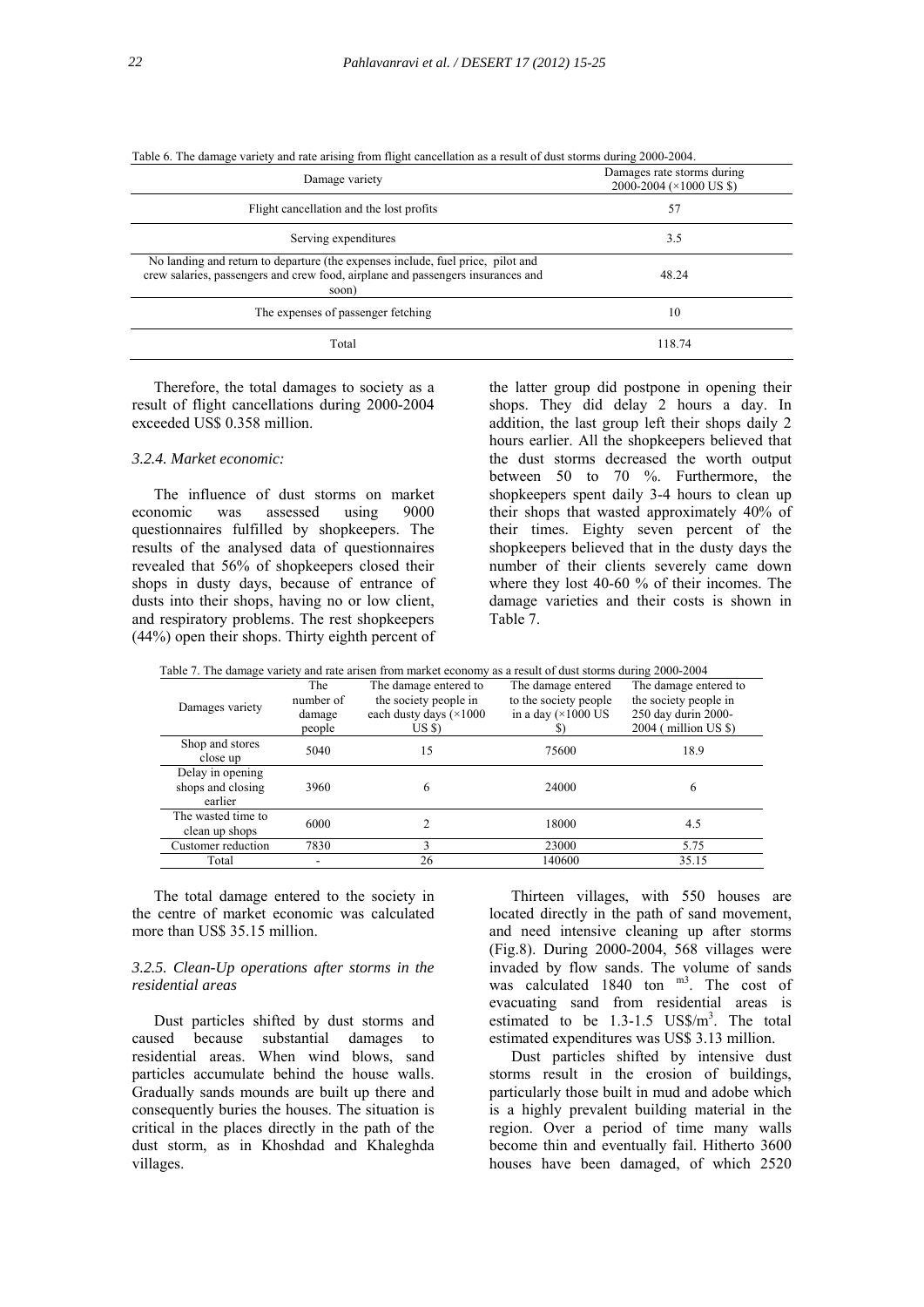houses suffered 30-40% damages that meant that they needed to be rebuilt and 1080 houses needed repair and renovation. The rebuilt costs for each building was US\$ 200 and the repair

costs for each building was US\$ 10000. The total estimated expenditure for rebuilt and repair of the total build was US\$ 7.776 million.



Fig. 8. Sand accumulation in a residential area

The total damage entered to the society in the centre of residential areas during 2000-2004 was exceeded US\$ 10.789 million.

## *3.2.6. Agriculture:*

Drought occurrence in the region caused that arable areas change to waste lands. As 120000 hectares of arable lands decreased to 1050 hectares. The cultivation using wells was experienced just in the areas where the underground water level was near to ground surface. The damages to agriculture products arisen from dust storms are as following:

- Accumulation of dust particles on the plant foliage causes disorders in the photosynthesis resulted in the product reduction.

- Accumulation of dusts into agricultural lands lead to the buriness of the lands, and reduction of the land fertility.

- Soil erosion

- Destruction and buriness of wells and streams by sands

- Destruction of gardens and cultivations.

The damages caused to agricultural section by dust storms in drought time were assessed using questionnaires filled in by well owners.

There were 9600 wells in the region. 90% of these well owners (8640 out of 9600) mentioned that their wells have been damaged by dust storms.

The area irrigated by each well ranged from 0.5 to 4 hectares, and the cultivated plants were wheat, barley and cucurbits. The entered damages crop plants and cucurbits were 20-40 % and 40-60 % respectively. Based on the results obtained from questionnaires, 80 % of farmers experienced accumulation of sand into their land and 64% of the farmers annually experienced US\$ 300-600 to evacuate sand from their lands. All well owners (farmers) faced the deposition of dust and sand into their wells. 54% of them evacuated their wells once to five times per annum, 29% did it 5-10 times per annum and the rest (17%) 10-20 times per annum. The data analysis revealed that 56% of farmers spent US\$ 300-500, 37% US\$ 100-300 and 7% US\$ 500-1000 to remove the accumulated dusts and sands from their wells. The damage variety and rate arising from dust storms during drought times is shown in Table 8.

Table 8. The damage type and rate to well owners during 2000-20004

| Damage type                                         | The number of damaged<br>farmer | Entered damage to each<br>farmer (US\$) | Total damages during 2000-<br>2004 (million US\$) |
|-----------------------------------------------------|---------------------------------|-----------------------------------------|---------------------------------------------------|
| Reduction of crop products                          | 8640                            | 400                                     | 17.2                                              |
| Accumulation of sands into<br>the agriculture lands | 6998                            | 300                                     | 10.5                                              |
| Accumulation of sands in the<br>wells               | 8640                            | 350                                     | 15.2                                              |
| Well dryness                                        | 1800                            | 3000                                    | 5.4                                               |
|                                                     | Total                           |                                         | 48.3                                              |

The total damage during 2000-2004 to farmer using wells was calculated to be US\$ 48.3 million.

Dust storms were serious in the southwest part of Iran, particularly during 1999-2004. The

storms caused serious economic and ecological losses to Sistan people. The Sistan region has recently been one of the active sources of dust storms. The maximum frequency of dust storms occurs in spring and summer with additional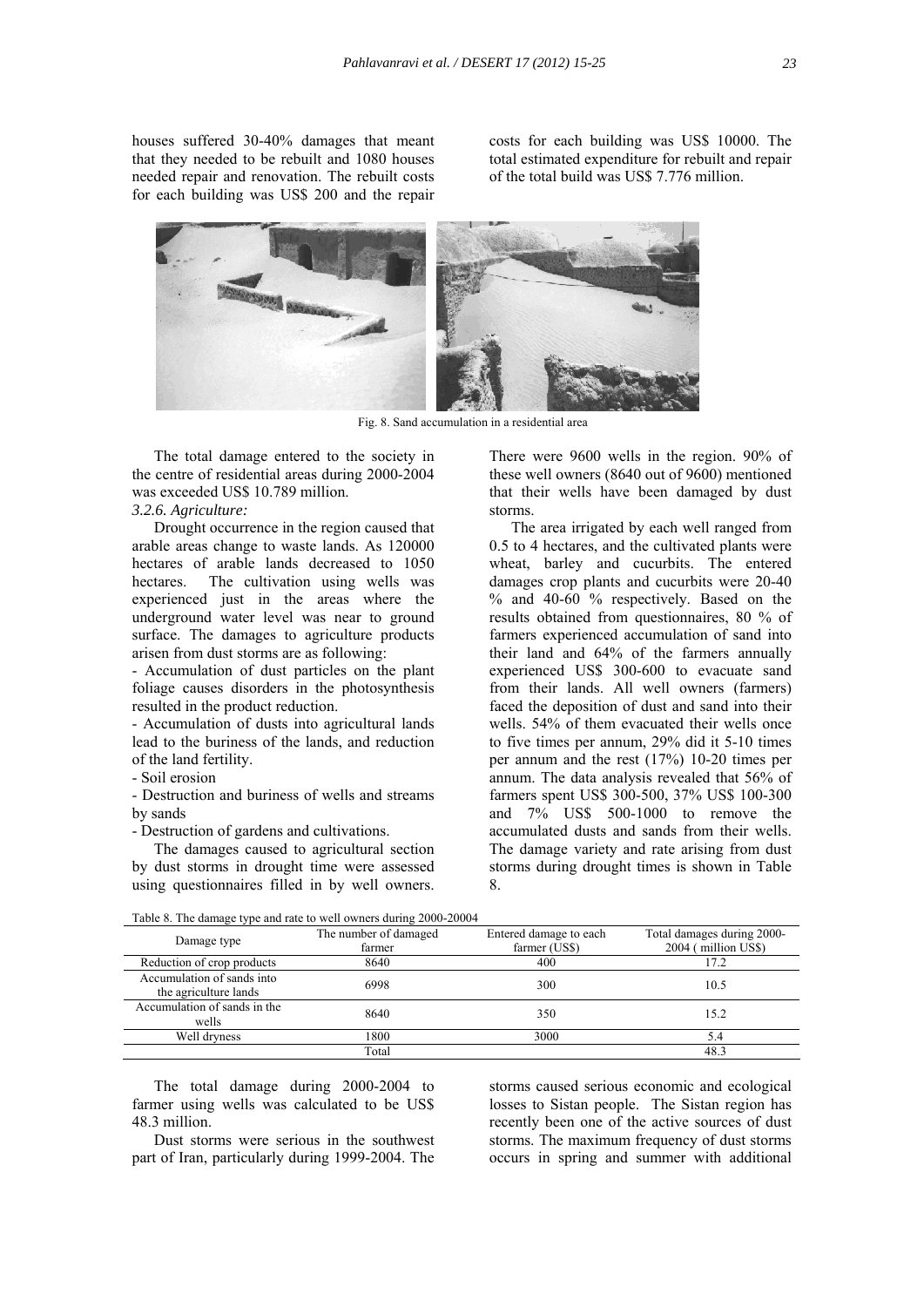activity being experienced in winter or autumn. A significant decrease in frequency of dust storms in Sistan region was observed in early 2001. The study results have provided decisionmakers and governmental agencies with important scientific evidence for formulating policies and determining measures to control of dust storms and land desertification. These results set a substantial foundation for further studies on the issues in the future. The environmental situation in certain regions will gradually worsen if more effective efforts and approaches are not adopted as soon as possible. It is estimated that the occurrence and development of dust storms will be more frequent than in previous decades in the world's dry land regions. Consequently, the possibility of intensive sand-dust storms will be crucial, the threat will be widened and issues that need to be studied will become more complicated. The

research on sand-dust storms is now facing challenges, and long-term efforts are required for future strategies.

The total damages arising from dust storms are a sum of the damages to different sections of the community. The current practice is to pay compensation costs to families and organizations.

However, in light of the fact that this catastrophic phenomenon is recurring with increasing frequency, it seems wiser to control it by combating desertification of the land, before it gets out of hand. In the final analysis, the costs of containing and preventing the disaster are much less than the tangible and intangible social costs in the aftermath of the storms.

The damage caused by dust storms in damage centers in Zabol region during 2000- 2004 is shown in Table 9.

Table 9. Cumulative damage costs of dust storms in Zabol region during 2000-2004

| Table 9. Cumulative damage costs of dust storms in Zabol region during 2000-2004 |                           |                              |  |
|----------------------------------------------------------------------------------|---------------------------|------------------------------|--|
| Damage center                                                                    | Damage percentage $(\% )$ | Damage Costs (million US \$) |  |
| <b>Blackouts</b>                                                                 | 0.69                      | 0.694                        |  |
| Irrigation channels                                                              | 3.93                      | 3.899                        |  |
| Flight cancellation                                                              | 0.37                      | 0.358                        |  |
| Market economic                                                                  | 35.44                     | 35.15                        |  |
| Sand aggregation in residential areas                                            | 10.87                     | 10.789                       |  |
| Agriculture                                                                      | 48.7                      | 48.3                         |  |
| Total                                                                            | 100                       | 99.190                       |  |

The total damage costs from dust storm during 2000-2004 in Zabol region were estimated at US\$ 99.190 million. The highest costs involved agriculture, and the lowest was related to flight canceling.

As Hamoun lake is the origin of dusts in the studied region, creation of a green belt using native plants such as *Tamarix*, *Atripelex*, *Haloxylon*, *Stipagrostis*, *Citrullus Colocynthis* and *Eucalyptus* on the Hamoun edge is necessary. Fixation of sand dune using native plants, land management practices, better farming approaches and soil conservation programmes are another approach to control the dust storms

#### **4. Acknowledgements**

We would like to thank Dr Andrew S. Goudie and Dr. Ali Reza Moghadamnia for their constructive discussions.

## **References**

- Bahrami, A. and M. Jariyani, 2003. Haloxylon and its function in wind erosion control in Iran center. Haloxylon Conference, Kerman, Iran. pp. 64-65.
- Ekhtesasi, M.R. 2003. Determination of the minimum amount of concentration of *Haloxylon* to create

 breaking wind and wind erosion control in Iran center. *Haloxylon* conference, Kerman, Iran. pp. 2-3.

- Goudie A.S. 2008. Dust storms: Resent developments. Journal of Environmental Management 90 (2009) 89– 94
- Huszar, P.C. and S.L. Piper, 1989. Estimating the off site costs wind erosion in New Mexico. J. soil wat. conserv. 41(6): 414-416.
- Iranmanesh, F., M. Arabkhedri and M. Akram, 2005. Investigation of dust origins and characteristics of their spreading in Sistan's storms, Iran region,. J. Research Construct. in Natural. Resource.. 67: 25-33.
- Jauregui, E. 1989. The dust storms of Mexico City. Inter. J. Climatol. 9 (2): 169-180.
- Orlovsky, N. and L. Orlovsky, 2002. White sand storms in Central Asia. In: Yang Youlin, Squires, V., Lu Qi (Eds.), Global Alarm: Dust and Sand Storms from the World's Dry lands. UNCCD, Bangkok. p.p. 169–201.
- Orlovsky, N.S. and A. Durdyev, 2005. Dust storms in Turkmenistan. JAE. 60: 83-97
- Safarnejad, A 2005. Comparison of saxaoul species (Haloxylon spp) for its improvement and expansion in desert areas,. J. Res. Construc. in Natur. Resourc. 67: 51-57.
- Sun, J. Zhang, M. and T. Liu, 2001. Spatial and temporal characteristics of dust storms in China and its surrounding regions, 1960–1999: relations to source area and climate. J.Geophysic. Res.—Atmospheres. 106 (D10). PP. 10325–10333.
- UNITED NATIONS, UNNCD, Global Alarms. 2001. Dust and sand storms from the world's dry land.
- Wang, S. Yang, D. Y, Zhou. et al. 1995. Analysis on the Formative Causes of Sand-dust Storms in the